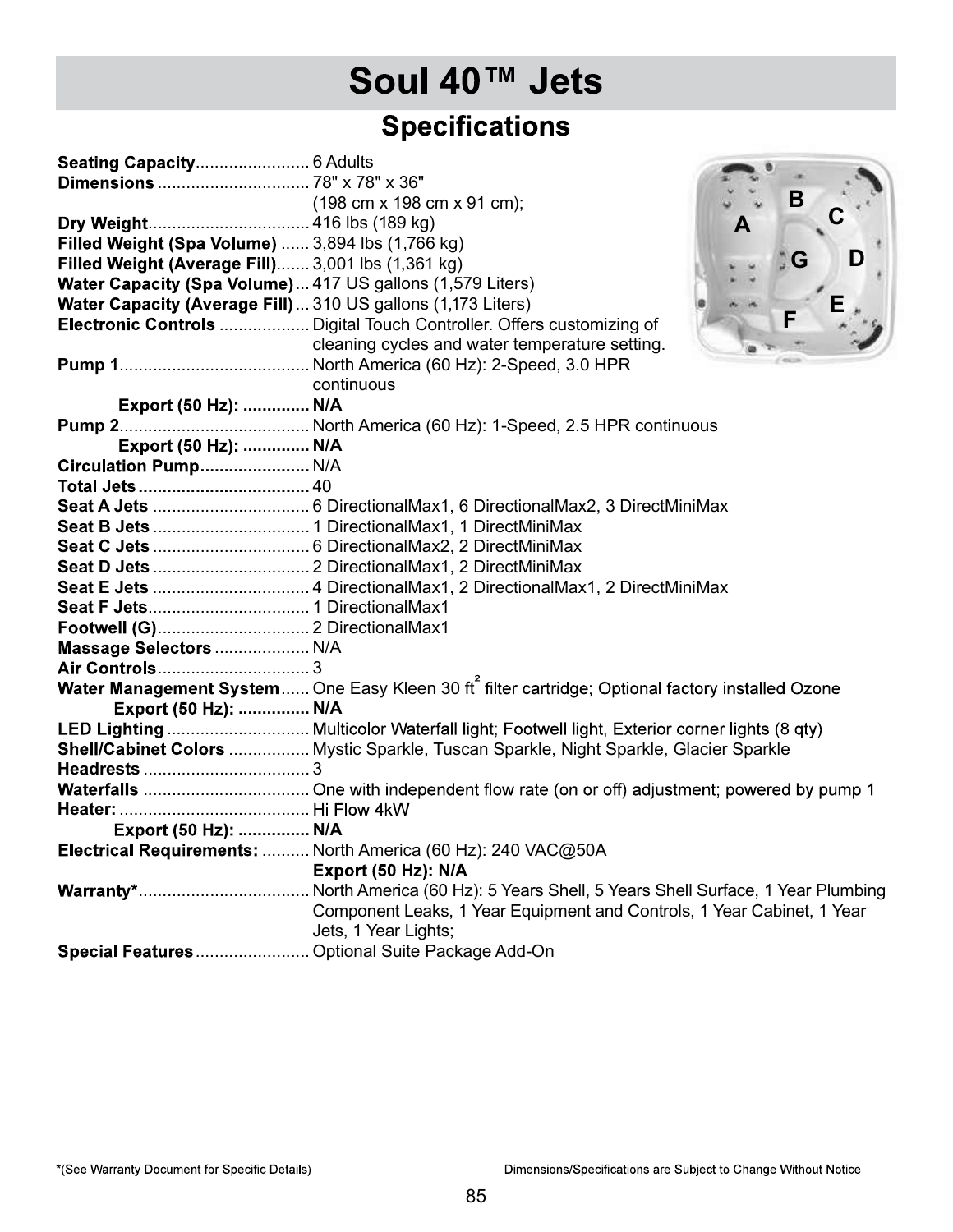## Soul 40 Jets Operation/Seat Depths



### **40 Total Jets**

DirectionalMax1 DirectionalMax2 Jets (16)









DirectMiniMax

- **Temperature**
- **B** Water Feature Control Controls<br>Water Feature Output.
- Seat C  $\bigcap$  Air Control Activates Seat D Jets  $\bigcirc$  All Control - Activates Seat D Jets<br>(2 DirectionalMax1 Jets, 2 DirectMiniMax Jets), Seat E Jets (4 DirectionalMax1 Jets, 2 DirectionalMax2 Jets, 2 DirectMiniMax Jets), Seat F Jets Seat D ) (1 DirectionalMax1 Jets)
	- (6 DirectionalMax1 Jets, 6 DirectionalMax2 Jets, 3 DirectMiniMax Jets) (D) Air Control - Activates Seat A Jets
	- Air Control Activates Seat B Jets (1 DirectionalMax1 Jet, 1 DirectMini-Max Jet), Seat C Jets (6 DirectionalMax2 Jets, 2 DirectMiniMax Jets), Footwell Jets (2 DirectionalMax1 Jets)  $(E)$
	- Jet Pump 1: Seats B, C, D, E, F and footwell jets
	- Jet Pump 2: Seat A

Spa Operation Subject to Change without Notice

 $A = 25.75$ " (65.40 cm)  $B = 24.50$ " (62.23 cm)  $C = 28.00$ " (71.12 cm)  $D = 24.75$ " (62.86 cm)  $E = 26.50$ " (67.30 cm)  $F = 23.25$ " (59.06 cm)  $G = 19.00$ " (48.26 cm)  $H = 34.50$ " (87.63 cm)

### Seat Depths

Listed dimensions represent distance from top of spa to lowest point in seat.



Dimensions/Specifications are Subject to Change Without Notice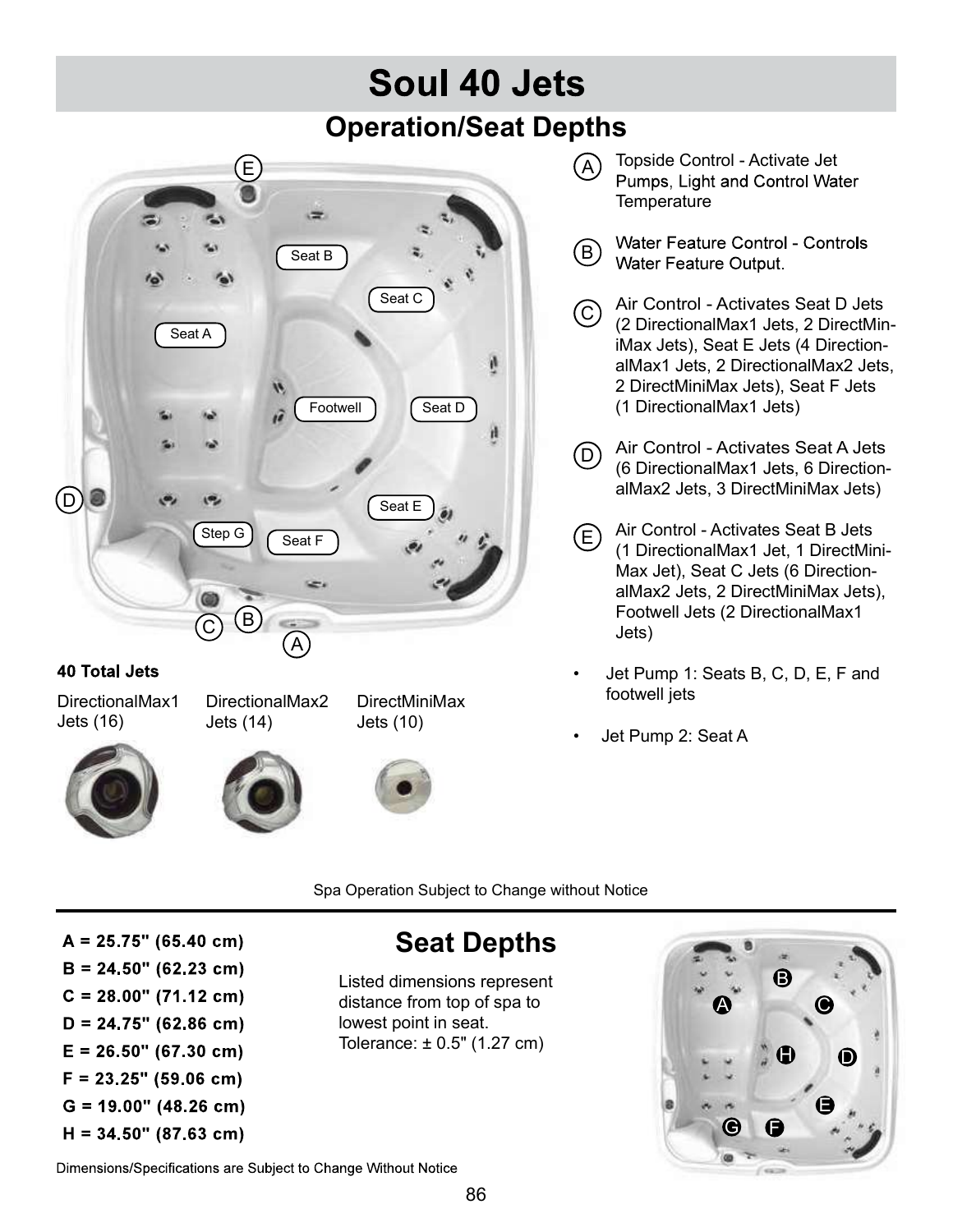# Soul 40 Jets

### **Dimensions**



Dimensions/specifications subject to change without notice. Tolerance ±0.5" (1.27 cm)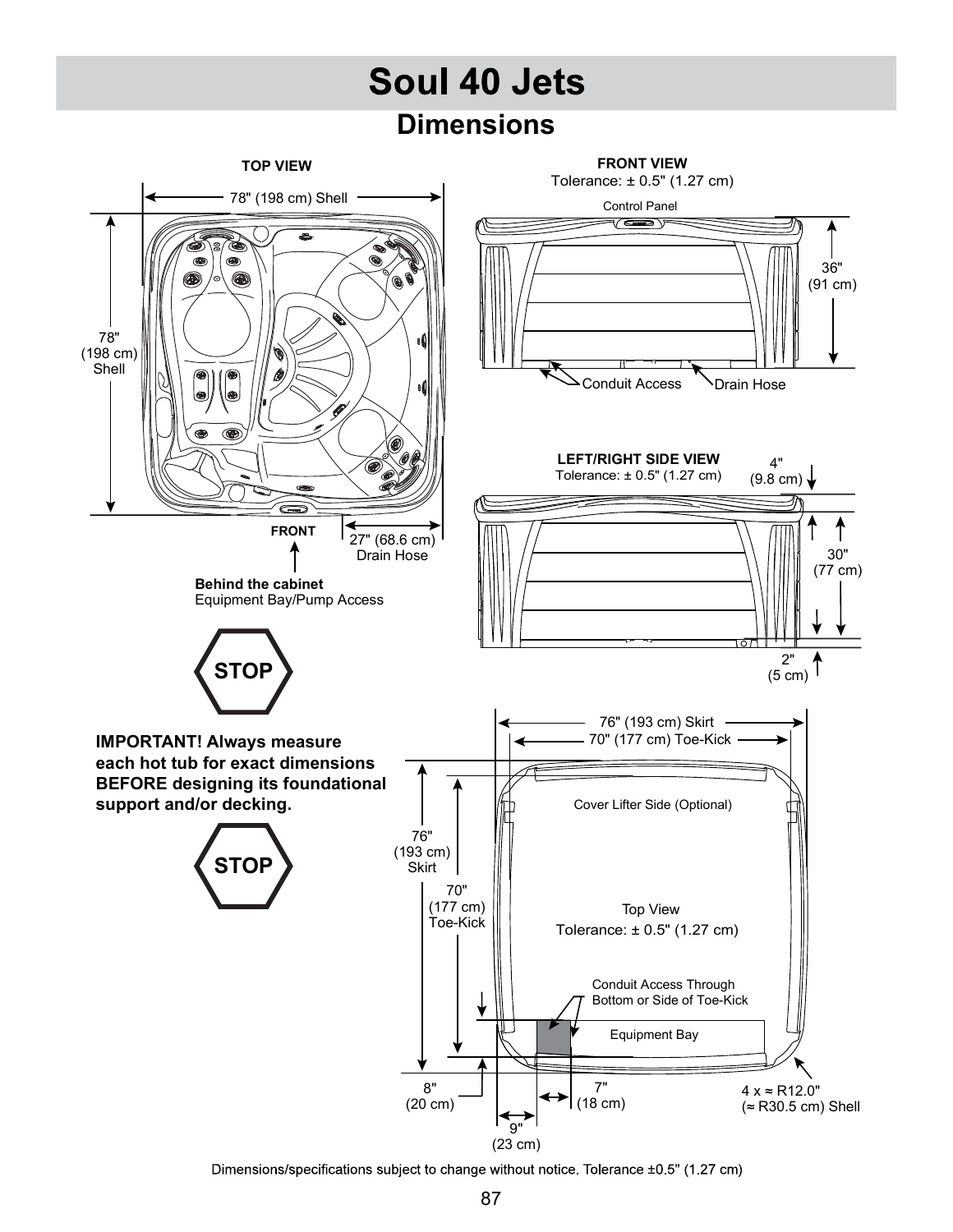| <b>Specifications</b><br>$(198 \text{ cm} \times 198 \text{ cm} \times 91 \text{ cm})$ ;<br>D<br>Filled Weight (Spa Volume)  4,175 lbs (1,894 kg)<br>Filled Weight (Average Fill) 3,208 lbs (1,455 kg)<br>B<br>E<br>Water Capacity (Spa Volume) 444 US gallons (1,681 Liters)<br>Water Capacity (Average Fill)  328 US gallons (1,242 Liters)<br>Electronic Controls  Digital Touch Controller. Offers customizing of<br>cleaning cycles and water temperature setting.<br>continuous<br>Export (50 Hz):  N/A<br>Export (50 Hz):  N/A<br>Circulation Pump N/A<br>Massage Selectors  N/A<br>Water Management System  One Easy Kleen 30 ft filter cartridge; Optional factory installed Ozone<br>Export (50 Hz):  N/A<br>LED Lighting  Multicolor waterfall light; Exterior corner light (white color only)<br>Shell/Cabinet Colors  Mystic Sparkle, Tuscan Sparkle, Night Sparkle, Glacier Sparkle<br>Export (50 Hz):  N/A<br>Electrical Requirements:  North America (60 Hz): 240 VAC@30A or 40A<br>Export (50 Hz): N/A<br>Component Leaks, 1 Year Equipment and Controls, 1 Year Cabinet, 1 Year | Echo 40™ Jets        |
|---------------------------------------------------------------------------------------------------------------------------------------------------------------------------------------------------------------------------------------------------------------------------------------------------------------------------------------------------------------------------------------------------------------------------------------------------------------------------------------------------------------------------------------------------------------------------------------------------------------------------------------------------------------------------------------------------------------------------------------------------------------------------------------------------------------------------------------------------------------------------------------------------------------------------------------------------------------------------------------------------------------------------------------------------------------------------------------------------|----------------------|
|                                                                                                                                                                                                                                                                                                                                                                                                                                                                                                                                                                                                                                                                                                                                                                                                                                                                                                                                                                                                                                                                                                   |                      |
|                                                                                                                                                                                                                                                                                                                                                                                                                                                                                                                                                                                                                                                                                                                                                                                                                                                                                                                                                                                                                                                                                                   |                      |
|                                                                                                                                                                                                                                                                                                                                                                                                                                                                                                                                                                                                                                                                                                                                                                                                                                                                                                                                                                                                                                                                                                   |                      |
|                                                                                                                                                                                                                                                                                                                                                                                                                                                                                                                                                                                                                                                                                                                                                                                                                                                                                                                                                                                                                                                                                                   |                      |
|                                                                                                                                                                                                                                                                                                                                                                                                                                                                                                                                                                                                                                                                                                                                                                                                                                                                                                                                                                                                                                                                                                   |                      |
|                                                                                                                                                                                                                                                                                                                                                                                                                                                                                                                                                                                                                                                                                                                                                                                                                                                                                                                                                                                                                                                                                                   |                      |
|                                                                                                                                                                                                                                                                                                                                                                                                                                                                                                                                                                                                                                                                                                                                                                                                                                                                                                                                                                                                                                                                                                   |                      |
|                                                                                                                                                                                                                                                                                                                                                                                                                                                                                                                                                                                                                                                                                                                                                                                                                                                                                                                                                                                                                                                                                                   |                      |
|                                                                                                                                                                                                                                                                                                                                                                                                                                                                                                                                                                                                                                                                                                                                                                                                                                                                                                                                                                                                                                                                                                   |                      |
|                                                                                                                                                                                                                                                                                                                                                                                                                                                                                                                                                                                                                                                                                                                                                                                                                                                                                                                                                                                                                                                                                                   |                      |
|                                                                                                                                                                                                                                                                                                                                                                                                                                                                                                                                                                                                                                                                                                                                                                                                                                                                                                                                                                                                                                                                                                   |                      |
|                                                                                                                                                                                                                                                                                                                                                                                                                                                                                                                                                                                                                                                                                                                                                                                                                                                                                                                                                                                                                                                                                                   |                      |
|                                                                                                                                                                                                                                                                                                                                                                                                                                                                                                                                                                                                                                                                                                                                                                                                                                                                                                                                                                                                                                                                                                   |                      |
|                                                                                                                                                                                                                                                                                                                                                                                                                                                                                                                                                                                                                                                                                                                                                                                                                                                                                                                                                                                                                                                                                                   |                      |
|                                                                                                                                                                                                                                                                                                                                                                                                                                                                                                                                                                                                                                                                                                                                                                                                                                                                                                                                                                                                                                                                                                   |                      |
|                                                                                                                                                                                                                                                                                                                                                                                                                                                                                                                                                                                                                                                                                                                                                                                                                                                                                                                                                                                                                                                                                                   |                      |
|                                                                                                                                                                                                                                                                                                                                                                                                                                                                                                                                                                                                                                                                                                                                                                                                                                                                                                                                                                                                                                                                                                   |                      |
|                                                                                                                                                                                                                                                                                                                                                                                                                                                                                                                                                                                                                                                                                                                                                                                                                                                                                                                                                                                                                                                                                                   |                      |
|                                                                                                                                                                                                                                                                                                                                                                                                                                                                                                                                                                                                                                                                                                                                                                                                                                                                                                                                                                                                                                                                                                   |                      |
|                                                                                                                                                                                                                                                                                                                                                                                                                                                                                                                                                                                                                                                                                                                                                                                                                                                                                                                                                                                                                                                                                                   |                      |
|                                                                                                                                                                                                                                                                                                                                                                                                                                                                                                                                                                                                                                                                                                                                                                                                                                                                                                                                                                                                                                                                                                   |                      |
|                                                                                                                                                                                                                                                                                                                                                                                                                                                                                                                                                                                                                                                                                                                                                                                                                                                                                                                                                                                                                                                                                                   |                      |
|                                                                                                                                                                                                                                                                                                                                                                                                                                                                                                                                                                                                                                                                                                                                                                                                                                                                                                                                                                                                                                                                                                   |                      |
|                                                                                                                                                                                                                                                                                                                                                                                                                                                                                                                                                                                                                                                                                                                                                                                                                                                                                                                                                                                                                                                                                                   |                      |
|                                                                                                                                                                                                                                                                                                                                                                                                                                                                                                                                                                                                                                                                                                                                                                                                                                                                                                                                                                                                                                                                                                   |                      |
|                                                                                                                                                                                                                                                                                                                                                                                                                                                                                                                                                                                                                                                                                                                                                                                                                                                                                                                                                                                                                                                                                                   |                      |
|                                                                                                                                                                                                                                                                                                                                                                                                                                                                                                                                                                                                                                                                                                                                                                                                                                                                                                                                                                                                                                                                                                   |                      |
|                                                                                                                                                                                                                                                                                                                                                                                                                                                                                                                                                                                                                                                                                                                                                                                                                                                                                                                                                                                                                                                                                                   |                      |
|                                                                                                                                                                                                                                                                                                                                                                                                                                                                                                                                                                                                                                                                                                                                                                                                                                                                                                                                                                                                                                                                                                   |                      |
|                                                                                                                                                                                                                                                                                                                                                                                                                                                                                                                                                                                                                                                                                                                                                                                                                                                                                                                                                                                                                                                                                                   |                      |
|                                                                                                                                                                                                                                                                                                                                                                                                                                                                                                                                                                                                                                                                                                                                                                                                                                                                                                                                                                                                                                                                                                   |                      |
|                                                                                                                                                                                                                                                                                                                                                                                                                                                                                                                                                                                                                                                                                                                                                                                                                                                                                                                                                                                                                                                                                                   |                      |
|                                                                                                                                                                                                                                                                                                                                                                                                                                                                                                                                                                                                                                                                                                                                                                                                                                                                                                                                                                                                                                                                                                   |                      |
|                                                                                                                                                                                                                                                                                                                                                                                                                                                                                                                                                                                                                                                                                                                                                                                                                                                                                                                                                                                                                                                                                                   |                      |
|                                                                                                                                                                                                                                                                                                                                                                                                                                                                                                                                                                                                                                                                                                                                                                                                                                                                                                                                                                                                                                                                                                   |                      |
|                                                                                                                                                                                                                                                                                                                                                                                                                                                                                                                                                                                                                                                                                                                                                                                                                                                                                                                                                                                                                                                                                                   |                      |
|                                                                                                                                                                                                                                                                                                                                                                                                                                                                                                                                                                                                                                                                                                                                                                                                                                                                                                                                                                                                                                                                                                   |                      |
|                                                                                                                                                                                                                                                                                                                                                                                                                                                                                                                                                                                                                                                                                                                                                                                                                                                                                                                                                                                                                                                                                                   | Jets, 1 Year Lights; |
| Special Features N/A                                                                                                                                                                                                                                                                                                                                                                                                                                                                                                                                                                                                                                                                                                                                                                                                                                                                                                                                                                                                                                                                              |                      |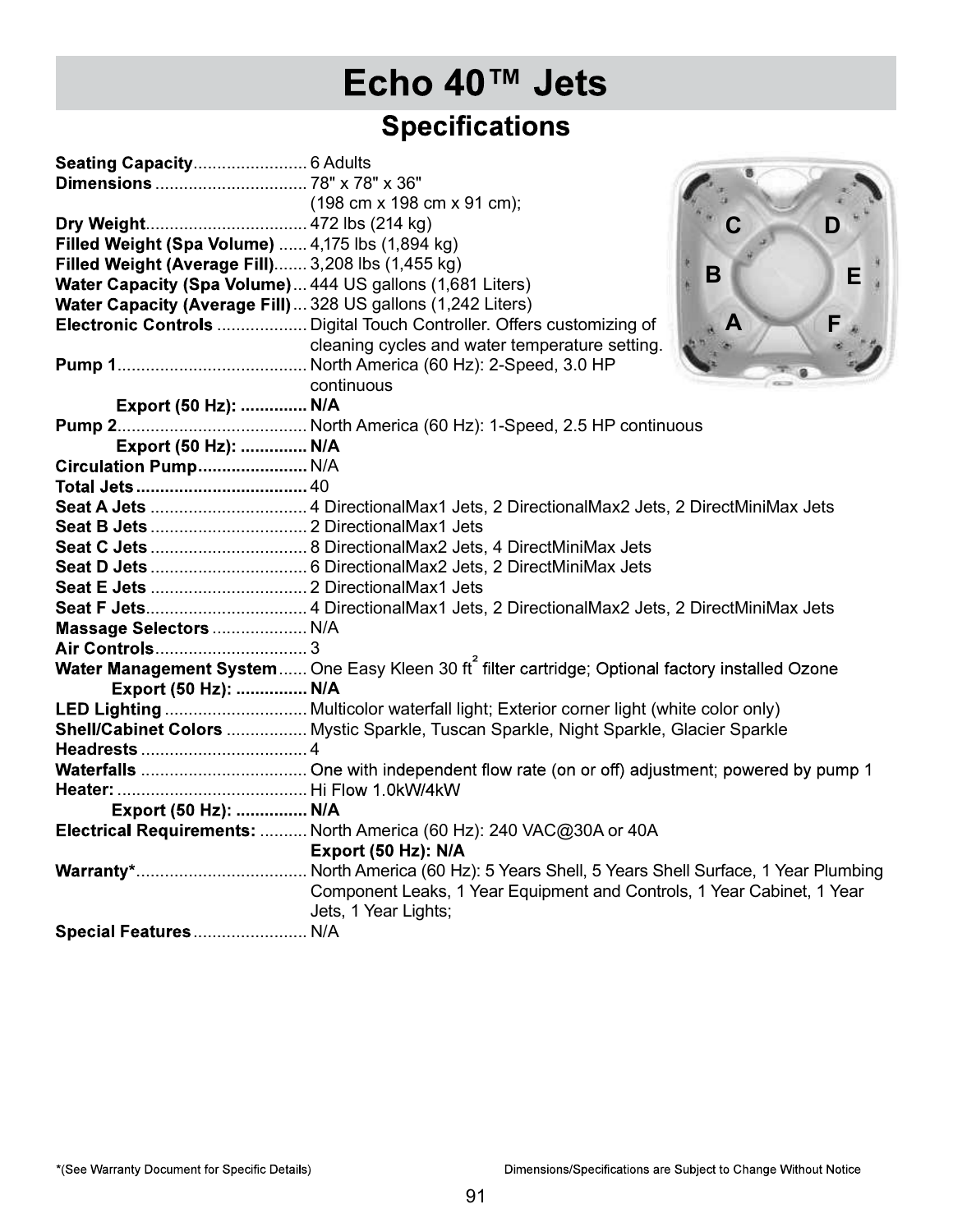## Echo 40 Jets Operation/Seat Depths



- Topside Control Activate Jet **Temperature** D) (A) TOpside Control - Activate Jet<br>
Duman Light and Control Motor
	- <sup>2</sup> Water Feature Control Controls<br>Water Feature Output.
	- C) All Contion Activates Seat B Jets<br>(2 DirectionalMax1 Jets), Seat C Jets (8 DirectionalMax2 Jets, 4 DirectMiniMax Jets)
	- $\overline{\text{Seat E}}$   $\cap$  Air Control Activates Seat D Jets D) (6 DirectionalMax2 Jets, 2 Direct-MiniMax Jets), Seat E Jets (2 DirectionalMax1 Jets)
	- Seat F and Seat F and Activates Seat A Jets (4 DirectionalMax1 Jets, 2 DirectionalMax2 Jets, 2 DirectMiniMax Jets), Seat F Jets (4 DirectionalMax1 Jets, 2 DirectionalMax2 Jets, 2 DirectMini-Max Jets) • Vater Feature Output.<br>
	Vater Feature Output.<br>
	C air Control - Activates Seat B Jets<br>
	(2 DirectionalMax1 Jets), Seat C<br>
	Jets (8 DirectionalMax2 Jets,<br>
	4 DirectMiniMax Jets)<br>
	(6 DirectionalMax2 Jets, 2 Direct-<br>
	MiniMax J C Air Control - Activates Seat B Jets<br>
	(2 DirectionalMax1 Jets), Seat C<br>
	Jets (8 DirectionalMax2 Jets,<br>
	4 DirectMiniMax Jets)<br>
	(6 DirectionalMax2 Jets, 2 Direct-<br>
	MiniMax Jets), Seat E Jets (2 DirectionalMax1 Jets)<br>
	E Air E
		-
	- DirectMiniMax Jet Pump 2: Seats B and C

Jets (12) Jets (18)







Jets (10)

Spa Operation Subject to Change without Notice

 $A = 26.50$ " (67.30 cm)  $B = 24.75$ " (62.86 cm)  $C = 28.00$ " (71.12 cm)  $D = 28.00$ " (71.12 cm)  $E = 24.75$ " (62.86 cm)  $F = 26.50$ " (67.30 cm)  $G = 20.00" (50.80 cm)$  $H = 34.50" (87.63 cm)$ 

## Seat Depths

Listed dimensions represent distance from top of spa to **the set of the set of set of spa to** lowest point in seat.



Dimensions/Specifications are Subject to Change Without Notice